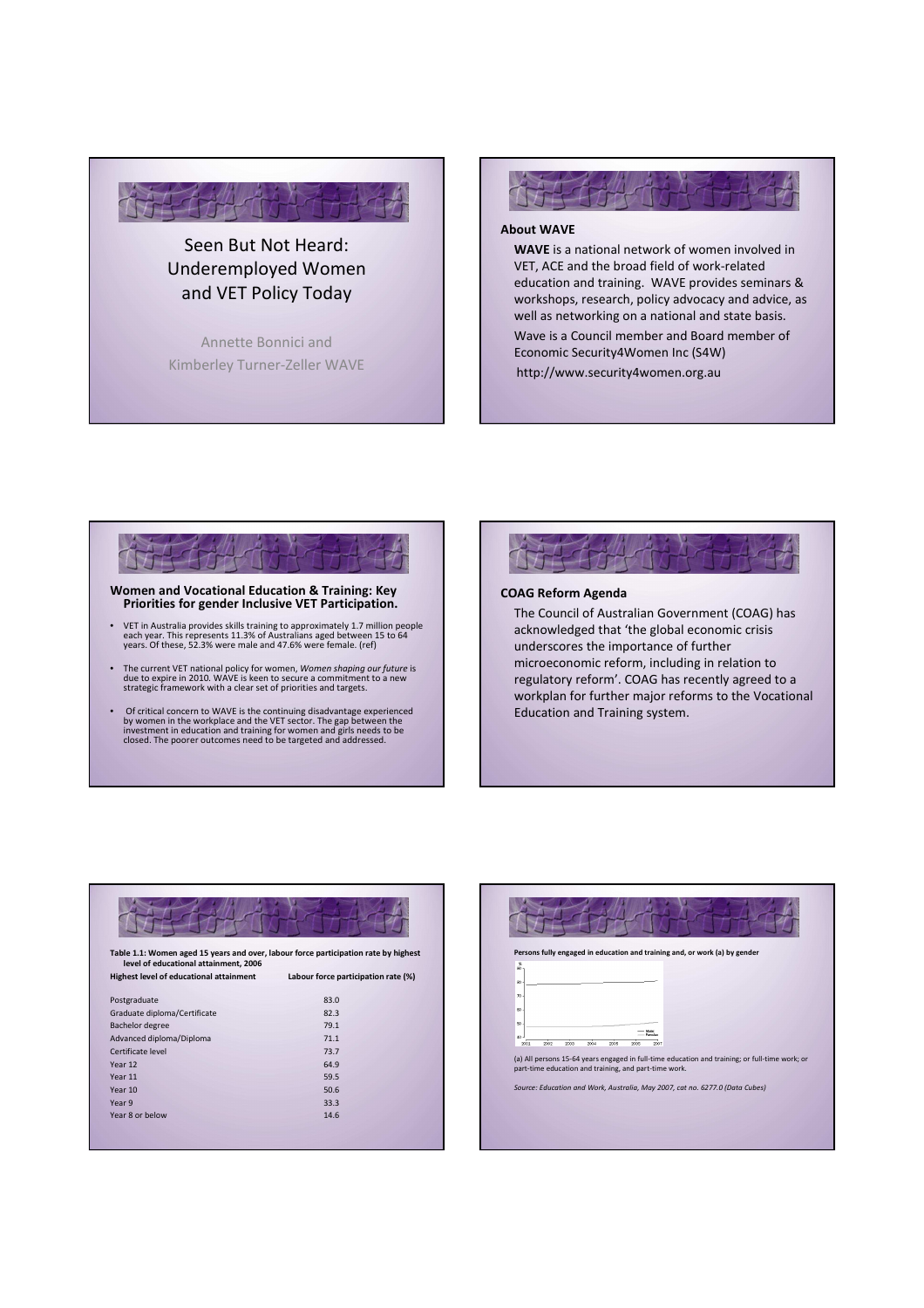# Carers

- Women were more likely than men to be carers (17% of women and 14% of men).
- Of parents aged 35–54 years, 22% of mothers and 15% of fathers were carers. About half of these carers were caring for a child with a disability. The other half were combining raising young children with care of another relative or friend.
- For all age groups, carers were more likely to have a disability themselves (35% of all carers had a disability compared with 22% of all people).

Key findings from the 2003 Survey of Disability, Ageing and Carers include:

- 2.6 million carers who provided some assistance to others who need help because of disability or age. Just over half (54%) of all carers were women.<br>**Women were also more likely to be primary carers (71%),** that is people who provided the majority of informal help to a person with a disability.
- Primary carers had a lower labour force participation rate (39%) than people who were not carers (68%).

## Green Skills

- Climate change presents Australia with its greatest economic risk but opportunities also existed to create an estimated 3.25 million new 'green collar' jobs by 2025. (www.dsf.org)
- Green work 'green skills and emerging green jobs' is also characterised by an apparent lack of engagement by women to date.
- Without national policy guidelines for women and girls, especially those most at risk, there is no platform from which to advocate for and argue that any effort should be directed towards girls and women in this major portfolio area, at national or state/territory levels - climate change and sustainability policies included. The predicted growth areas of employment in the new green economy are traditionally highly masculinised.

# The VET System • Funding for the VET system is provided by the Australian Government, state and territory governments, industry bodies, employers and individual students through fees. • The shift over the last decade to a contestable training market has resulted in restricting access.

• Recent NCVER research highlights the conflict between the policy of increased competition between training providers and ensuring affordability of VET courses for people from disadvantaged backgrounds 5, 6

5 Karmel, T, Beddie, F & Dawe, S (Eds.) (March 2009), Competition in the Training Market, Australian Government, Department of Education, Employment and Workplace Relations 6 This is highlighted by the recent announcement of the South Australian government to remove low uptake courses in rural<br>and regional areas including women's studies. Where markets are thin, the needs of disadvantaged stu

# Workforce Participation in the Labour Force

- Australia's female population is 50.3% of the total population. Of these, approximately half are in the labour force.
- Women comprise 45.3% of Australia's total labour force. 2.2 million work part-time, representing 44.5% of all employed women and 71.9% of the part-time workforce.
- Part-time work is the dominant form of employment for women in lower skilled occupations such as clerical, sales and service workers, although part-time work is also common among female Professionals.
- Women remain underemployed.
- They are more likely than men to have significant breaks in employment due to their caring roles in families.



# VET Participation

- In 2007, 794,200 women enrolled in vocational education and training (VET) courses, representing 47.7% of all VET students.
- 136,850 of these women were enrolled in apprentices and traineeships, which represents 33.0% of all apprentices and trainees in-training.
- Despite these encouraging figures, data just released highlight falling female enrolments in apprenticeship courses.